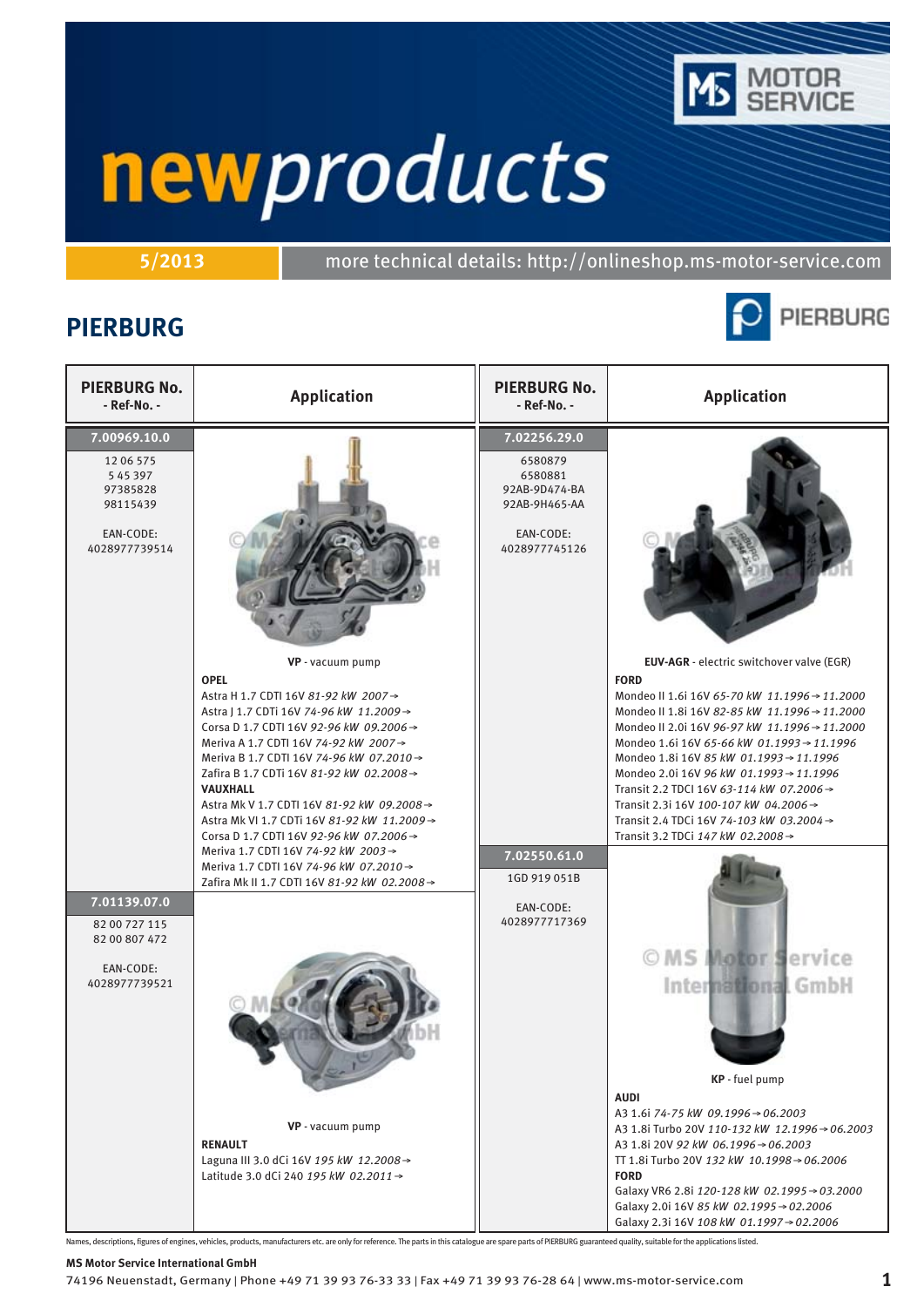**5/2013** more technical details: http://onlineshop.ms-motor-service.com

## **PIERBURG**



TOR<br>RVICE

| <b>PIERBURG No.</b><br>- Ref-No. - | <b>Application</b>                                                                                                                                                                                                                                                                                                                                                                                                                                                                                                                                                                                                                                                                                                                                                                                                                                                                                                                                                                                                                                                                                                                                                                                                                                                                                                                                                                                                                                                                                                                                                                                                                                                                                                                                                                                                                                                                                                                                                                                                                                                                                                                                                                                                                                                                                                                                                                                                                                                                                                                                                                                                                                                | <b>PIERBURG No.</b><br>- Ref-No. -                                                                                                         | <b>Application</b>                                                                                                                                                                                                                                                                                                                                                                                                                                                                                                                                                                                                                                                                                                                                                                                                                                                                                                                                                                                                                                                                                                        |
|------------------------------------|-------------------------------------------------------------------------------------------------------------------------------------------------------------------------------------------------------------------------------------------------------------------------------------------------------------------------------------------------------------------------------------------------------------------------------------------------------------------------------------------------------------------------------------------------------------------------------------------------------------------------------------------------------------------------------------------------------------------------------------------------------------------------------------------------------------------------------------------------------------------------------------------------------------------------------------------------------------------------------------------------------------------------------------------------------------------------------------------------------------------------------------------------------------------------------------------------------------------------------------------------------------------------------------------------------------------------------------------------------------------------------------------------------------------------------------------------------------------------------------------------------------------------------------------------------------------------------------------------------------------------------------------------------------------------------------------------------------------------------------------------------------------------------------------------------------------------------------------------------------------------------------------------------------------------------------------------------------------------------------------------------------------------------------------------------------------------------------------------------------------------------------------------------------------------------------------------------------------------------------------------------------------------------------------------------------------------------------------------------------------------------------------------------------------------------------------------------------------------------------------------------------------------------------------------------------------------------------------------------------------------------------------------------------------|--------------------------------------------------------------------------------------------------------------------------------------------|---------------------------------------------------------------------------------------------------------------------------------------------------------------------------------------------------------------------------------------------------------------------------------------------------------------------------------------------------------------------------------------------------------------------------------------------------------------------------------------------------------------------------------------------------------------------------------------------------------------------------------------------------------------------------------------------------------------------------------------------------------------------------------------------------------------------------------------------------------------------------------------------------------------------------------------------------------------------------------------------------------------------------------------------------------------------------------------------------------------------------|
| <b>SEAT</b>                        | Galaxy 2.8i VR6 24V 150 kW 04.2000 → 02.2006<br>Leon 1.4i 16V 55 kW 11.1999 $\rightarrow$ 06.2006<br>Leon 1.6 SRE 75 kW 07.2005 $\rightarrow$ 11.2012<br>Leon 1.6i 74-75 kW 11.1999 $\rightarrow$ 06.2006<br>Leon 1.6i 16V 77 kW 06.2000 → 06.2006<br>Leon 1.8i Cupra R 20V 154-165 kW<br>$05.2002 \rightarrow 06.2006$<br>Leon 1.8i Turbo 20V 132 kW 11.1999 $\rightarrow$ 06.2006<br>Leon 1.8i 20V 92 kW 11.1999 → 06.2006<br>Leon 2.0 FSI 16V 110 kW 07.2005 $\rightarrow$ 05.2010<br>Leon 2.0 TFSI 16V 136-177 kW 05.2005 → 11.2012<br>Leon 2.8i Cupra 4 24V 150 kW 10.2000 → 04.2004<br>Toledo 1.4i 16V 55 kW 01.2000 $\rightarrow$ 05.2002<br>Toledo 1.6 SRE 75 kW 02.2004 → 03.2006<br>Toledo 1.6i 74 kW 10.1998→07.2004<br>Toledo 1.6i 16V 77 kW 06.2000 $\rightarrow$ 05.2006<br>Toledo 1.8i Turbo 20V 132 kW 05.2001→07.2004<br>Toledo 1.8i 16V 95-100 kW 05.1991→03.1994<br>Toledo 1.8i 20V 92 kW 10.1998→07.2004<br>Toledo 2.0 FSI 16V 110 kW 09.2004 → 05.2009<br>Toledo 2.3i 20V 110 kW 10.1998→11.2000<br>Toledo 2.3i 25V 125 kW 09.2000 → 11.2003<br><b>SKODA</b><br>Fabia 1.0i 37 kW 10.2000 → 08.2002<br>Fabia 1.2i 40 kW 07.2001 → 05.2004<br>Fabia 1.4i 44-50 kW 08.1999 $\rightarrow$ 05.2003<br>Fabia 1.4i 16V 55-74 kW 10.1999 → 12.2007<br>Fabia 2.0i 85 kW 12.1999 → 12.2007<br>Octavia 1.6i 55-74 kW 10.1996 $\rightarrow$ 12.2007<br>Octavia 1.8i Turbo 20V 110-132 kW<br>$05.1998 \rightarrow 12.2010$<br>Octavia 1.8i 20V 92 kW 10.1996 → 07.2000<br>Octavia 2.0i 85 kW 05.1999 → 05.2007<br>Roomster 1.2i 12V 47-51 kW 05.2006→03.2009<br>Roomster 1.4i 16V 63 kW 05.2006→03.2010<br>Roomster 1.6i 16V 77 kW 05.2006 $\rightarrow$ 03.2010<br><b>VOLKSWAGEN</b><br>Bora 1.4i 16V 55 kW 10.1998 → 05.2005<br>Bora 1.6 FSI 16V 81 kW 08.2001 → 05.2005<br>Bora 1.6i 74-75 kW 08.1998→10.2010<br>Bora 1.6i 16V 77 kW 11.1999 → 05.2005<br>Bora 1.8i Turbo 20V 110 kW 05.2000 → 05.2005<br>Bora 1.8i 20V 92 kW 02.1999 → 10.2010<br>Bora 2.0i 85 kW 09.1998 $\rightarrow$ 10.2010<br>Bora 2.3i V5 110 kW 09.1998 → 02.2001<br>Bora 2.3i 20V 125 kW 09.2000 $\rightarrow$ 05.2005<br>Bora 2.8i VR6 24V 150 kW 05.1999 $\rightarrow$ 05.2003<br>Golf 1.4i 16V 55 kW 10.1997 → 06.2006<br>Golf 1.6 FSI 16V 81 kW 08.2001 $\rightarrow$ 06.2006<br>Golf 1.6i 74-75 kW 10.1997 $\rightarrow$ 06.2006<br>Golf 1.6i 16V 77-78 kW 05.1999 $\rightarrow$ 06.2006<br>Golf 1.8i Turbo 20V 110-132 kW 10.1997 $\rightarrow$ 06.2006<br>Golf 1.8i 20V 55-92 kW 06.1997 $\rightarrow$ 10.2000<br>Golf 2.0i 85 kW 08.1996 $\rightarrow$ 06.2006<br>Golf 2.0i 85 kW 04.1997 $\rightarrow$ 06.2002<br>Golf 2.3i 20V 125 kW 09.2000 $\rightarrow$ 05.2006 | 7.02550.62.0<br>3B0 919 051A<br>3B0 919 051A<br>3B0 919 051A<br>3B0 919 051C<br>3B0 919 051C<br>3B0 919 051C<br>EAN-CODE:<br>4028977717376 | Golf 2.8i VR6 24V 130-150 kW 05.1999→06.2006<br>Lupo 1.0i 37 kW 10.1998 → 07.2005<br>Lupo 1.4i 44 kW 09.2000 $\rightarrow$ 07.2005<br>Lupo 1.4i 16V 55-74 kW 10.1998→07.2005<br>Lupo 1.6i 16V 92 kW 06.2000 → 07.2005<br>New Beetle 1.4i 16V 55 kW 08.2001 $\rightarrow$<br>New Beetle 1.6i 74-75 kW 11.1999 → 10.2000<br>New Beetle 1.8i T 20V 110-132 kW<br>$01.1998 \rightarrow 05.2001$<br>New Beetle 2.0i 85 kW 01.1998 → 06.2003<br>New Beetle 2.3i 25V 125 kW 10.2000 →<br>New Beetle 2.5i 20V 110 kW 07.2005 →<br>etc.<br>O MS Motor Service<br><b>International GmbH</b><br>KFM - fuel supply unit<br><b>SKODA</b><br>Superb 1.8i Turbo 20V 110 kW 10.2001 → 03.2008<br>Superb 2.0i 85 kW 12.2001 $\rightarrow$ 03.2008<br>Superb 2.8i 30V 140-142 kW 12.2001→03.2008<br><b>VOLKSWAGEN</b><br>Passat 1.8i Turbo 20V 110-125 kW<br>$10.1996 \rightarrow 11.2005$<br>Passat 1.8i 20V 92 kW 12.1996 → 12.2003<br>Passat 2.0i 85-88 kW 01.2000 $\rightarrow$ 05.2005<br>Passat 2.3i 20V 110-125 kW 09.1997→ 05.2005<br>Passat 2.8i VR6 30V 132-142 kW 05.1997→05.2005<br>Passat 4.0i W8 32V 202 kW 09.2001 → 09.2004 |

Names, descriptions, figures of engines, vehicles, products, manufacturers etc. are only for reference. The parts in this catalogue are spare parts of PIERBURG guaranteed quality, suitable for the applications listed.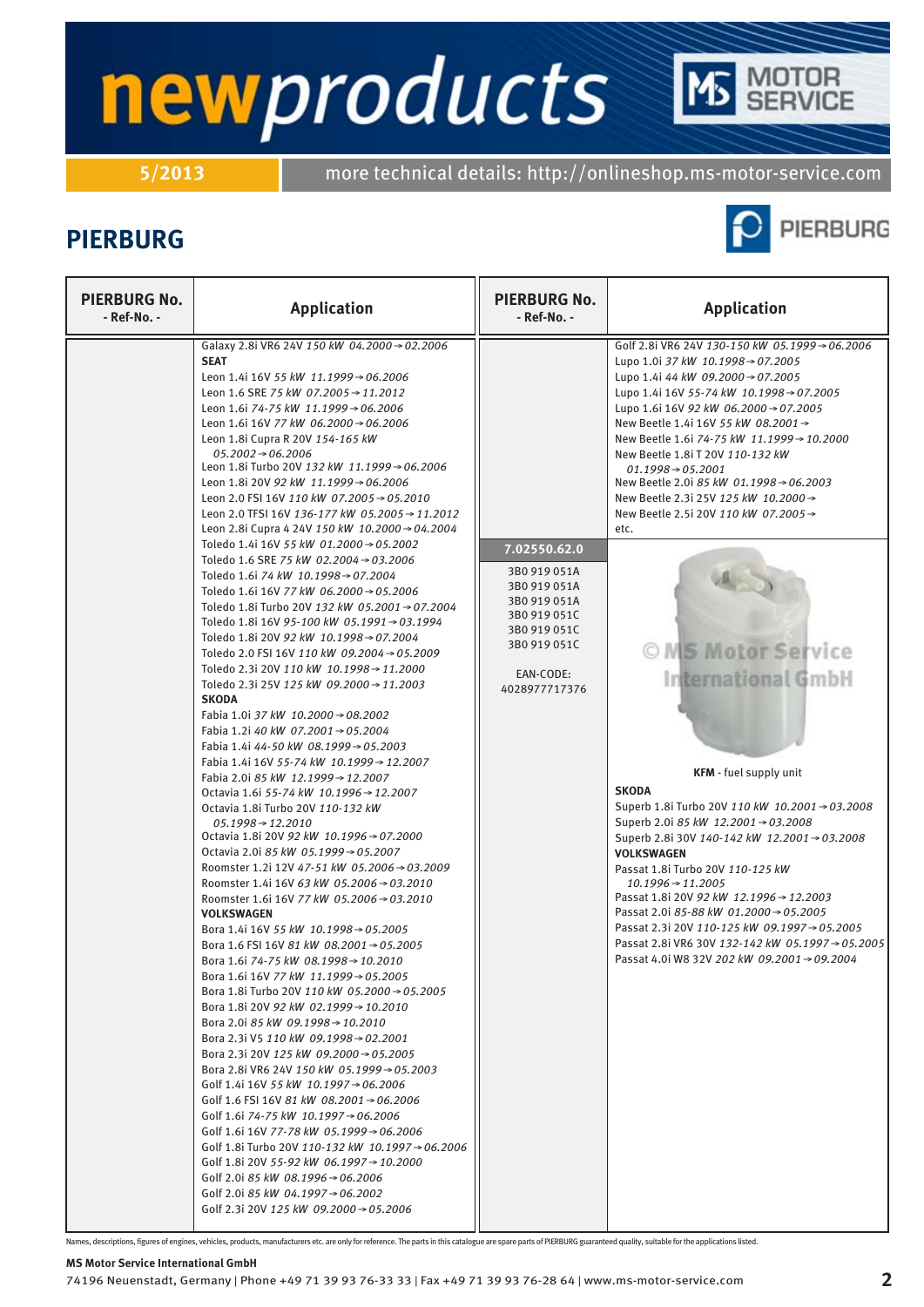**5/2013** more technical details: http://onlineshop.ms-motor-service.com

## **PIERBURG**



**TOR**<br>RVICE

| <b>PIERBURG No.</b><br>- Ref-No. -                                                                                            | <b>Application</b>                                                                                                                                                                                                                                                                                                                                                                                                                                                                                                                                                                                                                                                                                                                                                                                   | <b>PIERBURG No.</b><br>- Ref-No. -                                                                                                                                                                                           | <b>Application</b>                                                                                                                                                                                                                                                                                                                                                                                                                                                                                                                |
|-------------------------------------------------------------------------------------------------------------------------------|------------------------------------------------------------------------------------------------------------------------------------------------------------------------------------------------------------------------------------------------------------------------------------------------------------------------------------------------------------------------------------------------------------------------------------------------------------------------------------------------------------------------------------------------------------------------------------------------------------------------------------------------------------------------------------------------------------------------------------------------------------------------------------------------------|------------------------------------------------------------------------------------------------------------------------------------------------------------------------------------------------------------------------------|-----------------------------------------------------------------------------------------------------------------------------------------------------------------------------------------------------------------------------------------------------------------------------------------------------------------------------------------------------------------------------------------------------------------------------------------------------------------------------------------------------------------------------------|
| 7.02550.63.0<br>EAN-CODE:<br>4028977717383<br>7.02701.99.0<br>1525 GE<br>1525 GE<br>77240-0H010<br>EAN-CODE:<br>4028977735851 | OMS Motor Service<br>International GmbH<br>KP - fuel pump<br><b>SKODA</b><br>Superb 1.8i Turbo 20V 110 kW 10.2001 → 03.2008<br>Superb 2.0i 85 kW 12.2001 $\rightarrow$ 03.2008<br>Superb 2.8i 30V 140-142 kW 12.2001→03.2008<br><b>VOLKSWAGEN</b><br>Passat 1.8i Turbo 20V 110-125 kW<br>$10.1996 \rightarrow 11.2005$<br>Passat 1.8i 20V 92 kW 12.1996 → 12.2003<br>Passat 2.0i 85-88 kW 01.2000 → 05.2005<br>Passat 2.3i 20V 110-125 kW 09.1997→05.2005<br>Passat 2.8i VR6 30V 132-142 kW 05.1997→05.2005<br>Passat 4.0i W8 32V 202 kW 09.2001 → 09.2004<br>ervice<br>GmbH<br>Inter<br>KFM - fuel supply unit<br><b>CITROEN</b><br>C1 1.0i 12V 50 kW 06.2005 $\rightarrow$<br><b>PEUGEOT</b><br>107 1.0i 12V 50 kW 06.2005 → 03.2008<br><b>TOYOTA</b><br>Aygo 1.0i 12V 50 kW 07.2005 $\rightarrow$ | 7.03294.02.0<br>35120-2A400<br>35120-2A400<br>EAN-CODE:<br>4028977735011<br>7.03653.01.0<br>55565584<br>55565584<br>55573801<br>55573801<br>8 5 1 0 2 6<br>8 5 1 0 2 6<br>8 51 277<br>8 51 277<br>EAN-CODE:<br>4028977728075 | 7.03294.02.0<br>EUV-AGR, LDRV - boost pressure control valve, electric<br>switchover valve (EGR)<br><b>HYUNDAI</b><br>H1 2.5 CRDi 81-120 kW 02.2008→<br>ix35 1.7 CRDI 85 kW 11.2010 →<br>i30 1.6 CRDi 16V 66 kW 08.2007→<br>i40 1.7 CRDi 85 kW 07.2011 →<br>Matrix 1.5 CRDi 12V 60 kW 08.2001 →<br><b>KIA</b><br>Rio 1.5 CRDI 81 kW 03.2005→<br>Tal assis<br><b>DW-TL</b> - Pressure transformer (turbo charger)<br><b>OPEL</b><br>Corsa D 1.3 CDTI 16V 55-70 kW 01.2010 →<br>VAUXHALL<br>Corsa D 1.3 CDTi 16V 55-70 kW 01.2010 → |

Names, descriptions, figures of engines, vehicles, products, manufacturers etc. are only for reference. The parts in this catalogue are spare parts of PIERBURG guaranteed quality, suitable for the applications listed.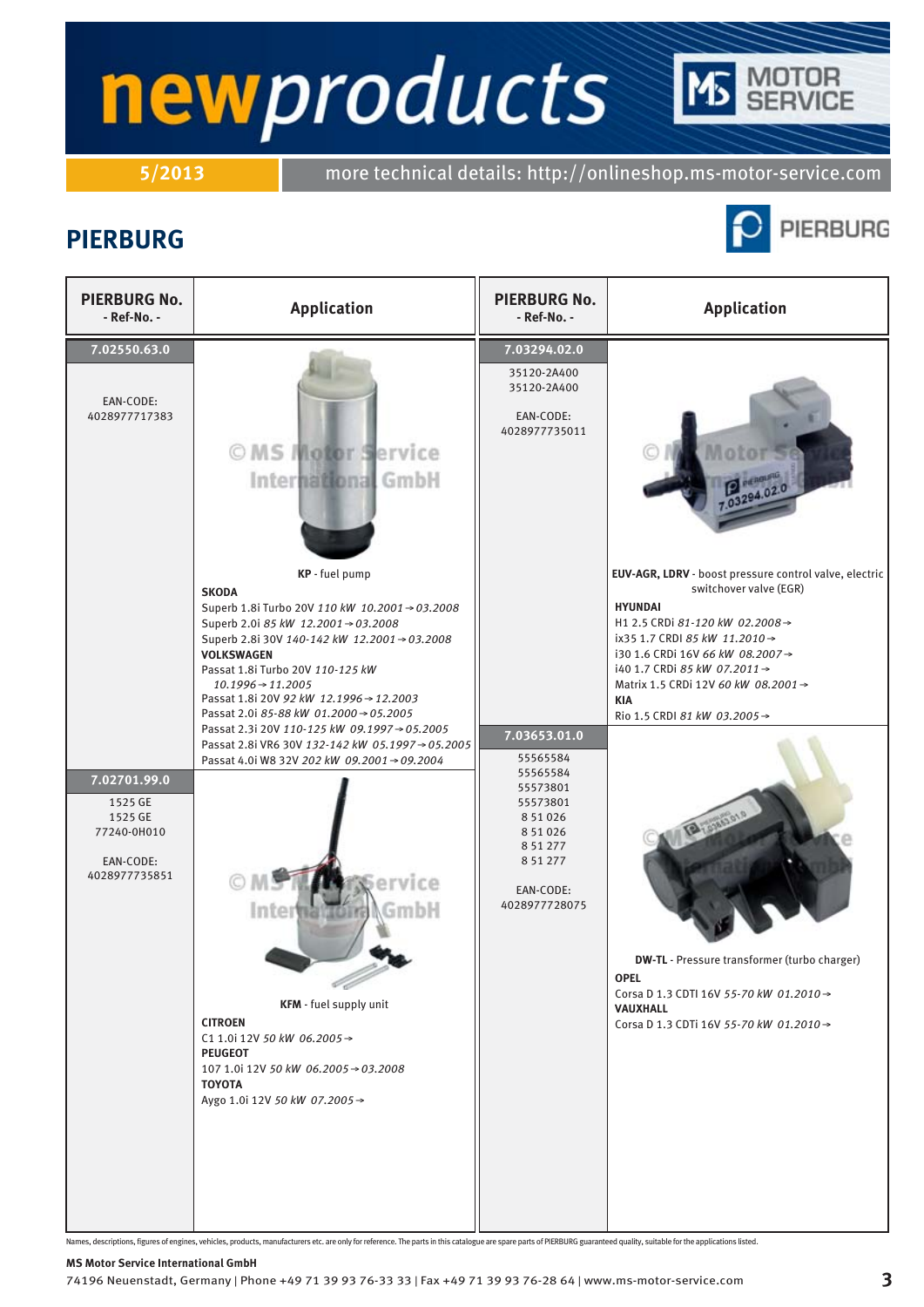# newproducts ITOR<br>RVICE

**5/2013** more technical details: http://onlineshop.ms-motor-service.com

### **PIERBURG**



| <b>PIERBURG No.</b><br>- Ref-No. -                                                                                                                                                                              | <b>Application</b>                                                                                                                                                                                                                                                                                                                                                                                                                                                                                                                                                                                                                                                                                                                                                                                                                                                                                                                                                                                               | <b>PIERBURG No.</b><br>- Ref-No. -                                                                             | <b>Application</b>                                                                                                                                                                                                                                                                                                                                                                                                                                                                                                                                                                                                                                                                                                                                                                                                                                                                                                                                                                                                                                                                                                                                                                                                               |
|-----------------------------------------------------------------------------------------------------------------------------------------------------------------------------------------------------------------|------------------------------------------------------------------------------------------------------------------------------------------------------------------------------------------------------------------------------------------------------------------------------------------------------------------------------------------------------------------------------------------------------------------------------------------------------------------------------------------------------------------------------------------------------------------------------------------------------------------------------------------------------------------------------------------------------------------------------------------------------------------------------------------------------------------------------------------------------------------------------------------------------------------------------------------------------------------------------------------------------------------|----------------------------------------------------------------------------------------------------------------|----------------------------------------------------------------------------------------------------------------------------------------------------------------------------------------------------------------------------------------------------------------------------------------------------------------------------------------------------------------------------------------------------------------------------------------------------------------------------------------------------------------------------------------------------------------------------------------------------------------------------------------------------------------------------------------------------------------------------------------------------------------------------------------------------------------------------------------------------------------------------------------------------------------------------------------------------------------------------------------------------------------------------------------------------------------------------------------------------------------------------------------------------------------------------------------------------------------------------------|
| 7.03703.02.0<br>030 133 064 F<br>030 133 064 F<br>030 133 064 F<br>030 133 064 F<br>EAN-CODE:<br>4028977673344<br>7.03703.03.0<br>030 133 064 D<br>030 133 064 D<br>030 133 064 D<br>EAN-CODE:<br>4028977673351 | <b>DKS</b> - throttle body<br><b>SEAT</b><br>Arosa 1.0i 37 kW 02.1997→09.1999<br>Arosa 1.4i 40-44 kW 02.1997→09.1999<br>Cordoba 1.0i 37 kW 06.1997 → 06.1999<br>Cordoba 1.4i 40-44 kW 12.1997→06.1999<br>Cordoba 1.6i 55 kW 05.1997 → 08.2002<br>lbiza 1.0i 37 kW 09.1996 → 06.1999<br>lbiza 1.4i 40-44 kW 12.1997→06.1999<br>lbiza 1.6i 55 kW 09.1997→05.2002<br>Leon 1.4i 16V 55 kW 01.2000 $\rightarrow$ 06.2006<br>Toledo 1.4i 16V 55 kW 01.2000 → 05.2002<br><b>SKODA</b><br>Octavia 1.6i 55 kW 10.1996 → 09.2004<br><b>VOLKSWAGEN</b><br>Bora 1.4i 16V 55 kW 10.1998 → 05.2005<br>Golf 1.4i 16V 55 kW 10.1997 → 06.2006<br>Lupo 1.0i 37 kW 10.1998 $\rightarrow$ 05.2000<br>Polo 1.0i 37 kW 07.1996 → 12.1999<br>Polo 1.4i 40-44 kW 07.1995 → 12.1999<br>Polo 1.6i 55 kW 07.1995 → 09.2001<br>DKS - throttle body<br><b>SEAT</b><br>Arosa 1.0i 37 kW 02.1997→09.1999<br>Arosa 1.4i 40-44 kW 02.1997→09.1999<br>Cordoba 1.0i 37 kW 06.1997 $\rightarrow$ 06.1999<br>Cordoba 1.4i 40-44 kW 09.1995 → 06.1999 | 7.03703.04.0<br>058 133 063 E<br>058 133 063 E<br>058 133 063 H<br>058 133 063 H<br>EAN-CODE:<br>4028977673368 | Cordoba 1.6i 55 kW 05.1997→08.2002<br>lbiza 1.0i 37 kW 09.1996 → 06.1999<br>Ibiza 1.4i 40-44 kW 09.1995→06.1999<br>Ibiza 1.6i 55 kW 09.1997→05.2002<br>Inca 1.4i 40-44 kW 11.1995 $\rightarrow$ 06.2003<br>Inca 1.6i 55 kW 06.1997 $\rightarrow$ 09.2000<br><b>SKODA</b><br>Felicia 1.6i 55 kW 05.1995 → 08.2001<br><b>VOLKSWAGEN</b><br>Caddy 1.4i 40-44 kW 11.1995 $\rightarrow$ 06.2003<br>Caddy 1.6i 55 kW 06.1996 → 12.2000<br>Gol 1.4i 40 kW<br>Gol 1.6i 55 kW 07.1995 → 12.1997<br>Golf 1.4i 40-44 kW 07.1995 $\rightarrow$ 05.1998<br>Golf 1.6i 55 kW 07.1995 $\rightarrow$ 12.1997<br>Polo 1.0i 37 kW 07.1996→12.1999<br>Polo 1.4i 40-44 kW 07.1995→12.1999<br>Polo 1.6i 55 kW 07.1995→09.2001<br>Vento 1.4i 40-44 kW 07.1995 → 12.1997<br>Vento 1.6i 55 kW 07.1995 → 12.1997<br>DKS - throttle body<br><b>AUDI</b><br>A4 1.6i 74 kW 11.1994 → 09.2001<br>A4 1.8i 85 kW 07.1995 → 09.2001<br>A4 1.8i 20V 92 kW 11.1994 → 04.1999<br>A6 1.8i 85-92 kW 05.1997→05.2000<br>A6 1.8i 20V 92 kW 10.1995 → 10.1997<br><b>VOLKSWAGEN</b><br>Passat 1.6 74 kW 10.1996 → 08.2000<br>Passat 1.6i 74 kW 01.1999 $\rightarrow$ 08.2000<br>Passat 1.8i 85 kW 01.1997 $\rightarrow$ 04.2000<br>Passat 1.8i 20V 92 kW 12.1996 → 01.1999 |

Names, descriptions, figures of engines, vehicles, products, manufacturers etc. are only for reference. The parts in this catalogue are spare parts of PIERBURG guaranteed quality, suitable for the applications listed.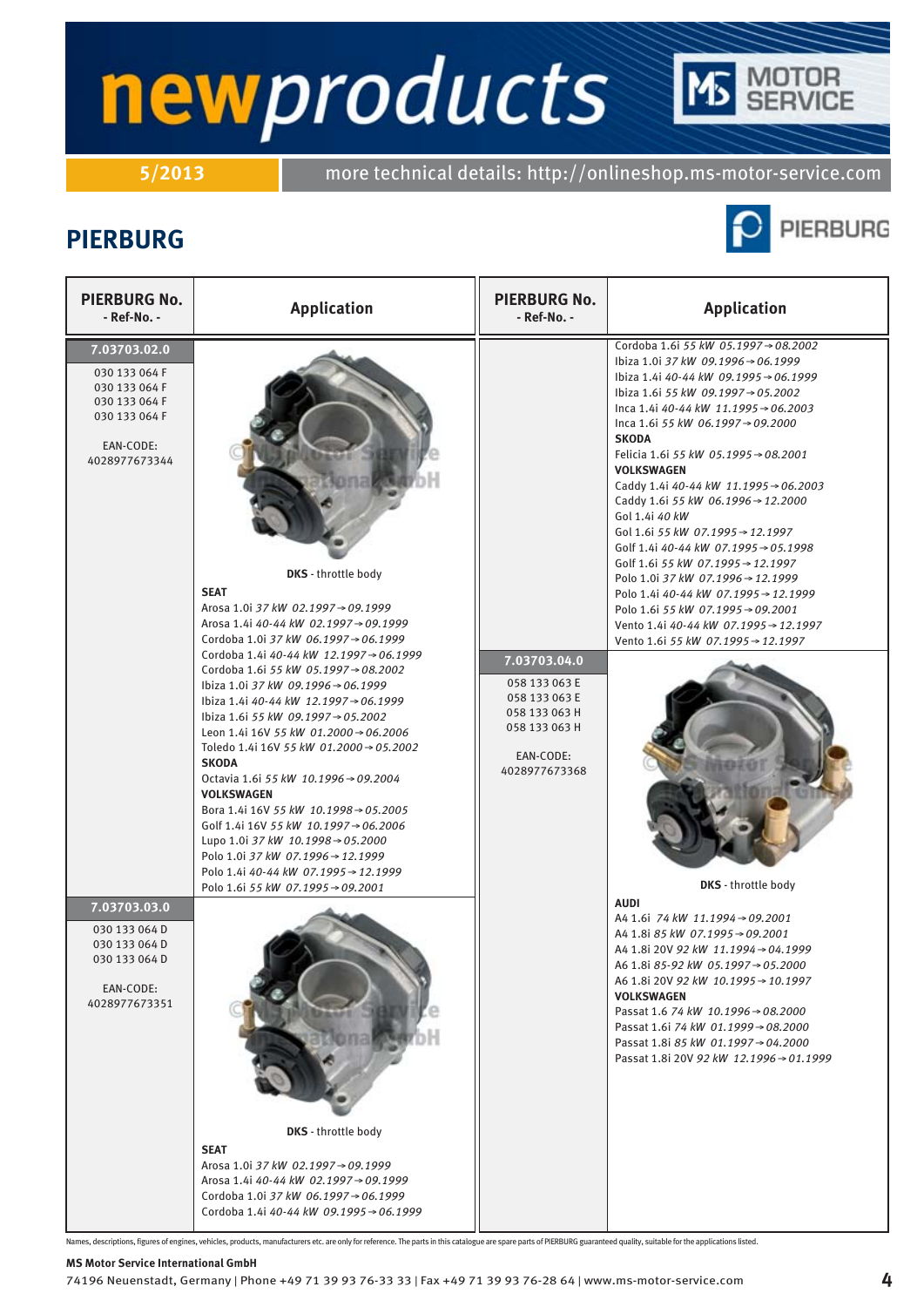# newproducts TOR<br>RVICE

**5/2013** more technical details: http://onlineshop.ms-motor-service.com

### **PIERBURG**



| <b>PIERBURG No.</b><br>- Ref-No. -                                           | <b>Application</b>                                                                                                                                                                                                                                                                                                                                                                                                                                                                                                                                                                                                                                                                                   | <b>PIERBURG No.</b><br>- Ref-No. -                                                                                                                                                 | <b>Application</b>                                                                                                                                                                                                                                                                                                                                                                                                                                                                                                                                                                                                                                                                                                           |
|------------------------------------------------------------------------------|------------------------------------------------------------------------------------------------------------------------------------------------------------------------------------------------------------------------------------------------------------------------------------------------------------------------------------------------------------------------------------------------------------------------------------------------------------------------------------------------------------------------------------------------------------------------------------------------------------------------------------------------------------------------------------------------------|------------------------------------------------------------------------------------------------------------------------------------------------------------------------------------|------------------------------------------------------------------------------------------------------------------------------------------------------------------------------------------------------------------------------------------------------------------------------------------------------------------------------------------------------------------------------------------------------------------------------------------------------------------------------------------------------------------------------------------------------------------------------------------------------------------------------------------------------------------------------------------------------------------------------|
| 7.03703.05.0<br>037 133 064<br>037 133 064<br>EAN-CODE:<br>4028977673375     |                                                                                                                                                                                                                                                                                                                                                                                                                                                                                                                                                                                                                                                                                                      | 7.03703.07.0<br>06A 133 064 J<br>06A 133 064 J<br>06A 133 064 J<br>06A 133 064 J<br>06A 133 064 K<br>06A 133 064 K<br>06A 133 064 K<br>06A 133 064 K<br>EAN-CODE:<br>4028977673399 |                                                                                                                                                                                                                                                                                                                                                                                                                                                                                                                                                                                                                                                                                                                              |
| 7.03703.06.0<br>037 133 064 D<br>037 133 064 D<br>EAN-CODE:<br>4028977673382 | <b>DKS</b> - throttle body<br><b>SEAT</b><br>Cordoba 2.0i 85 kW 04.1996 → 06.1999<br>lbiza 2.0i 85 kW 04.1996 → 06.1999<br>Toledo 2.0i 85 kW 03.1996 → 03.1999<br><b>VOLKSWAGEN</b><br>Corrado 2.0i 85 kW 07.1994 → 07.1995<br>Golf 2.0i 79-85 kW 07.1994 → 12.2001<br>Passat 2.0i 79-85 kW 10.1994 → 12.1996<br>Vento 2.0i 79-85 kW 10.1994 → 12.1997<br><b>DKS</b> - throttle body<br><b>SEAT</b><br>Cordoba 1.6i 74 kW 09.1994 → 06.1999<br>lbiza 1.6i 74 kW 09.1995 → 06.1999<br>Toledo 1.6i 74 kW 09.1996 → 03.1999<br><b>VOLKSWAGEN</b><br>Golf 1.6i 74 kW 07.1995 → 10.2000<br>Passat 1.6i 74 kW 12.1995 → 12.1996<br>Polo 1.6i 74 kW 12.1995 → 08.1999<br>Vento 1.6i 74 kW 01.1996 → 12.1997 | 7.03703.08.0<br>047 133 062 D<br>EAN-CODE:<br>4028977673405                                                                                                                        | <b>DKS</b> - throttle body<br><b>AUDI</b><br>A3 1.6i 74 kW 09.1996 → 06.2003<br>A3 1.8i 20V 92 kW 06.1996 → 07.1998<br><b>SEAT</b><br>Cordoba 1.6i 74 kW 06.1999→08.2002<br>Ibiza 1.6i 74 kW 06.1999 → 05.2002<br>Leon 1.6i 74 kW 11.1999→10.2005<br>Toledo 1.6i 74 kW 10.1998→07.2004<br><b>SKODA</b><br>Octavia 1.6i 74 kW 02.1997 → 12.2007<br>Octavia 1.8i 20V 92 kW 10.1996 → 07.2000<br><b>VOLKSWAGEN</b><br>Bora 1.6i 74 kW 08.1998 → 05.2005<br>Golf 1.6i 74 kW 01.1998 → 05.2004<br>Polo 1.6i 74 kW 10.1999→09.2001<br><b>International Gm</b><br><b>DKS</b> - throttle body<br><b>SKODA</b><br>Fabia 1.0i 37 kW 10.2000 → 08.2002<br>Fabia 1.4i 44-50 kW 08.1999 → 05.2003<br>Octavia 1.4i 44 kW 02.1999 → 03.2001 |

Names, descriptions, figures of engines, vehicles, products, manufacturers etc. are only for reference. The parts in this catalogue are spare parts of PIERBURG guaranteed quality, suitable for the applications listed.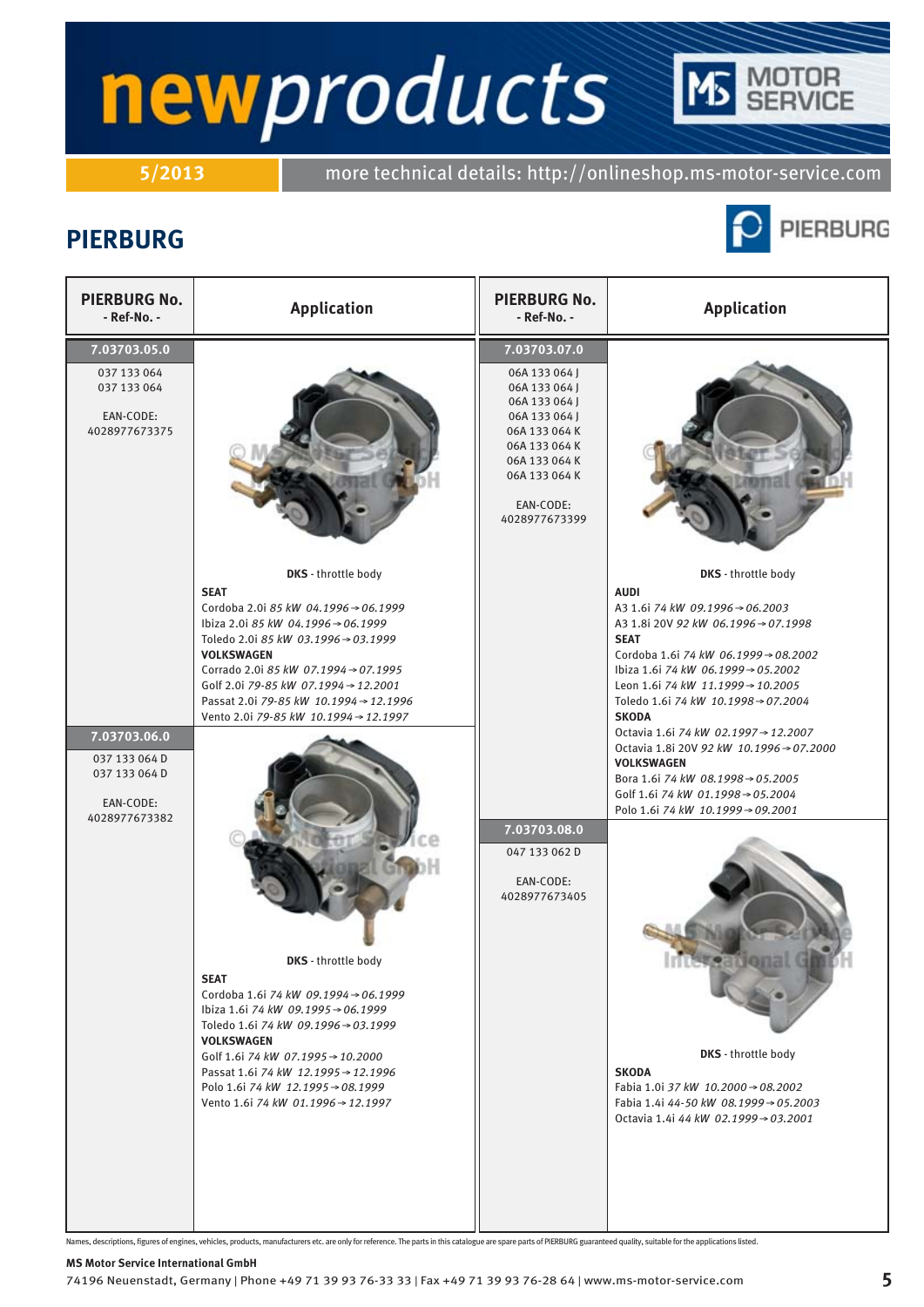# newproducts ITOR<br>RVICE

**5/2013** more technical details: http://onlineshop.ms-motor-service.com

## **PIERBURG**



Names, descriptions, figures of engines, vehicles, products, manufacturers etc. are only for reference. The parts in this catalogue are spare parts of PIERBURG guaranteed quality, suitable for the applications listed.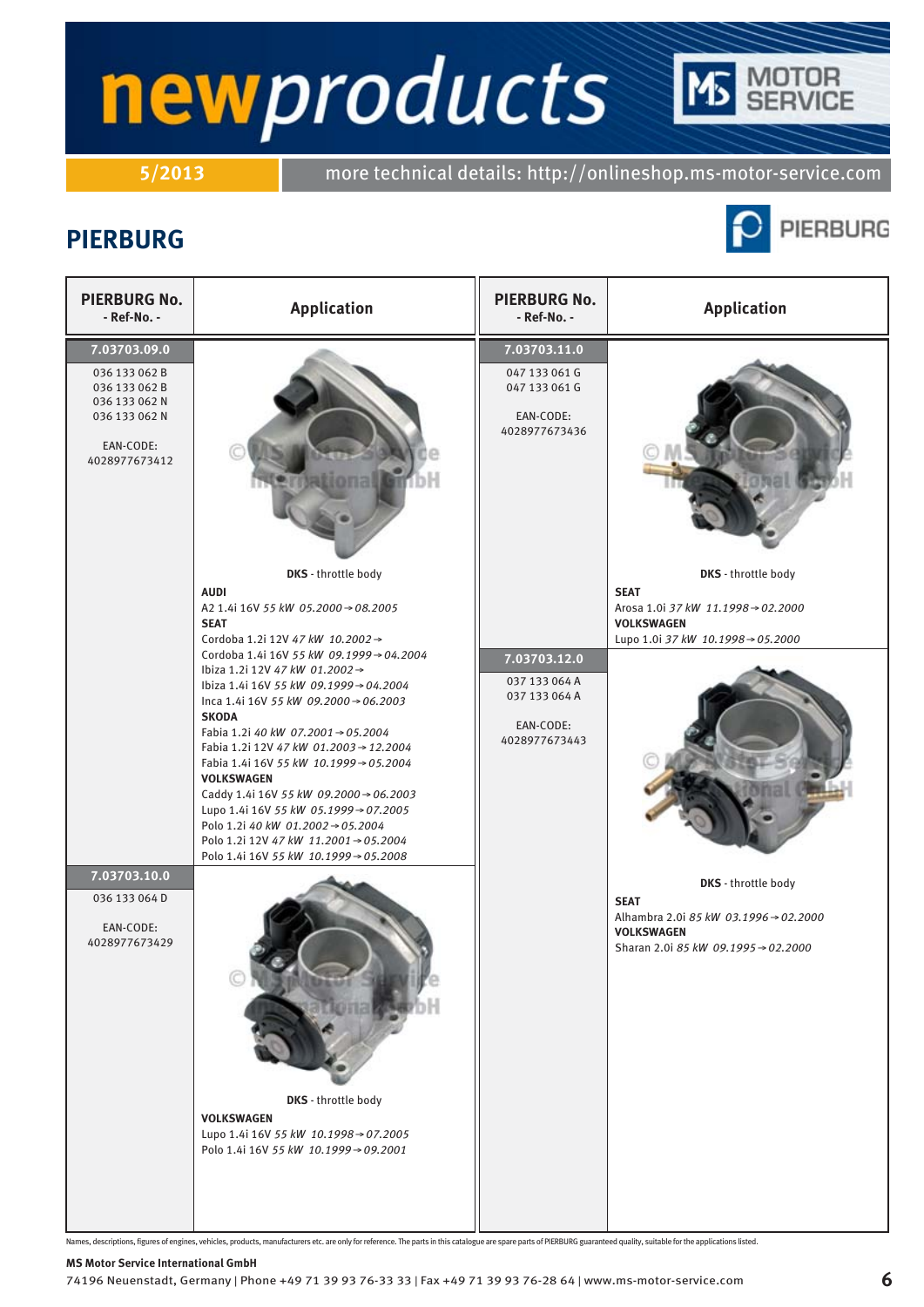# **TOR**<br>RVICE newproducts

**5/2013** more technical details: http://onlineshop.ms-motor-service.com

## **PIERBURG**



| <b>PIERBURG No.</b><br>- Ref-No. -                                                                             | <b>Application</b>                                                                                                                                                                                                                                                                                                  | <b>PIERBURG No.</b><br>- Ref-No. -                                           | <b>Application</b>                                                                                                                                                                          |
|----------------------------------------------------------------------------------------------------------------|---------------------------------------------------------------------------------------------------------------------------------------------------------------------------------------------------------------------------------------------------------------------------------------------------------------------|------------------------------------------------------------------------------|---------------------------------------------------------------------------------------------------------------------------------------------------------------------------------------------|
| 7.03703.13.0<br>06A 133 064 H<br>06A 133 064 H<br>EAN-CODE:<br>4028977673450                                   |                                                                                                                                                                                                                                                                                                                     | 7.03703.15.0<br>06A 133 064 P<br>06A 133 064 P<br>EAN-CODE:<br>4028977673474 |                                                                                                                                                                                             |
|                                                                                                                | DKS - throttle body<br><b>SKODA</b><br>Octavia 2.0i 85 kW 05.1999 → 05.2007<br><b>VOLKSWAGEN</b>                                                                                                                                                                                                                    |                                                                              | DKS - throttle body<br><b>SEAT</b><br>Alhambra 1.8i Turbo 20V 110 kW 05.1998 → 02.2000<br><b>VOLKSWAGEN</b>                                                                                 |
| 7.03703.14.0<br>06A 133 064 M<br>06A 133 064 M<br>06A 133 064 M<br>06A 133 064 M<br>EAN-CODE:<br>4028977673467 | Bora 2.0i 85 kW 09.1998→05.2005<br>Golf 2.0i 85 kW 08.1998→06.2006<br>New Beetle 2.0i 85 kW 01.1998→05.2001<br>DKS - throttle body<br><b>AUDI</b>                                                                                                                                                                   | 7.03703.16.0<br>037 133 064 J<br>EAN-CODE:<br>4028977673481                  | Sharan 1.8i Turbo 20V 110 kW 11.1997 → 02.2000<br>nal GinbH<br>DKS - throttle body<br><b>VOLKSWAGEN</b><br>Golf 2.0i 85 kW 06.1999→06.2002<br>Golf 2.0i 85 kW 05.2000 $\rightarrow$ 06.2002 |
|                                                                                                                | A3 1.8i 20V 92 kW 06.1996 → 07.1998<br><b>SEAT</b><br>Leon 1.8i 20V 92 kW 11.1999 $\rightarrow$ 12.2003<br>Toledo 1.8i 20V 92 kW 10.1998→12.2003<br><b>SKODA</b><br>Octavia 1.8i 20V 92 kW 10.1996 → 07.2000<br><b>VOLKSWAGEN</b><br>Bora 1.8i 20V 92 kW 02.1999 → 10.2000<br>Golf 1.8i 20V 92 kW 06.1997 → 10.2000 | 7.03703.17.0<br>058 133 063 Q<br>EAN-CODE:<br>4028977673498                  | DKS - throttle body<br><b>AUDI</b><br>A4 1.8i Turbo 20V 110-132 kW 11.1994 → 09.2001                                                                                                        |

Names, descriptions, figures of engines, vehicles, products, manufacturers etc. are only for reference. The parts in this catalogue are spare parts of PIERBURG guaranteed quality, suitable for the applications listed.

#### **MS Motor Service International GmbH**

74196 Neuenstadt, Germany | Phone +49 71 39 93 76-33 33 | Fax +49 71 39 93 76-28 64 | www.ms-motor-service.com **7**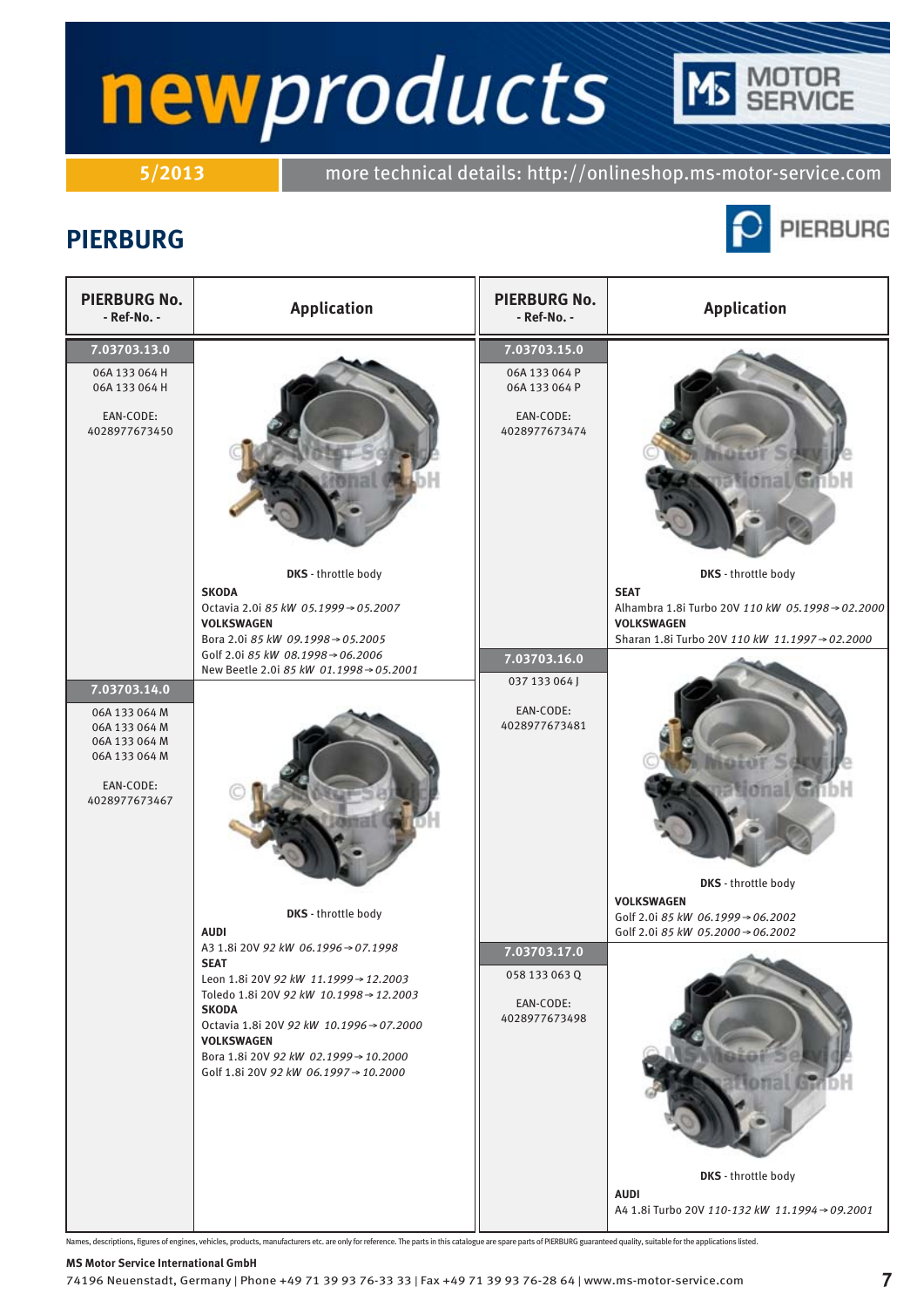**5/2013** more technical details: http://onlineshop.ms-motor-service.com

### **PIERBURG**



**TOR**<br>RVICE

| <b>PIERBURG No.</b><br>- Ref-No. -                          | <b>Application</b>                                                                                                  | <b>PIERBURG No.</b><br>- Ref-No. -                                     | <b>Application</b>                                                                                                |
|-------------------------------------------------------------|---------------------------------------------------------------------------------------------------------------------|------------------------------------------------------------------------|-------------------------------------------------------------------------------------------------------------------|
| 7.03703.20.0<br>82 00 728 892<br>EAN-CODE:<br>4028977739217 | A6 1.8i Turbo 20V 110-132 kW 04.1997→10.2000<br><b>VOLKSWAGEN</b><br>Passat 1.8i Turbo 20V 110 kW 10.1996 → 02.2001 | 7.03799.05.0<br>BK3Q-2A451-FA<br>1751493<br>EAN-CODE:<br>4028977738821 | mbH                                                                                                               |
| 7.03703.21.0<br>82 00 619 046<br>EAN-CODE:<br>4028977739224 | DKS - throttle body<br><b>RENAULT</b><br>Kangoo II 1.6i 16V 66 kW                                                   | 7.03800.05.0<br>BK3Q-2A451-DA<br>1720902<br>EAN-CODE:<br>4028977738814 | VP - vacuum pump<br><b>FORD</b><br>Transit 2.2 TDCI 16V 63-114 kW 07.2006 →                                       |
|                                                             | DKS - throttle body<br><b>RENAULT</b><br>Laguna III 2.0i Turbo 16V 125 kW 10.2007→                                  |                                                                        | imbH<br>VP - vacuum pump<br><b>FORD</b><br>Ranger 2.2 TDCi 88-110 kW 04.2011→<br>Ranger 3.2 TDCi 147 kW 04.2011 → |
| 7.03703.22.0<br>82 00 793 841<br>EAN-CODE:<br>4028977739248 | DKS - throttle body                                                                                                 |                                                                        |                                                                                                                   |
|                                                             | <b>RENAULT</b><br>Mégane III 2.0 Tce 132-184 kW 11.2008 →                                                           |                                                                        |                                                                                                                   |

Names, descriptions, figures of engines, vehicles, products, manufacturers etc. are only for reference. The parts in this catalogue are spare parts of PIERBURG guaranteed quality, suitable for the applications listed.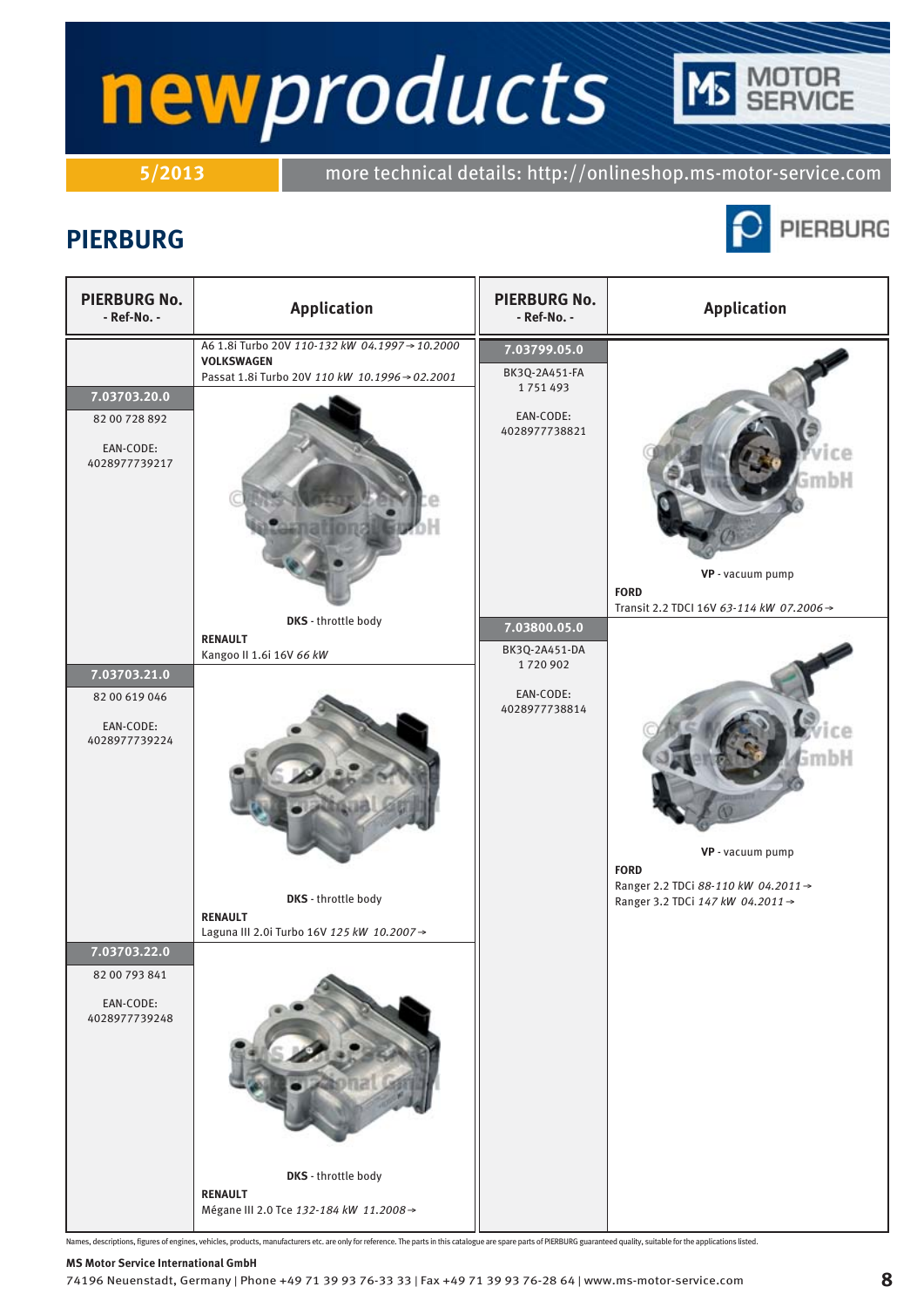**5/2013** more technical details: http://onlineshop.ms-motor-service.com

### **PIERBURG**



**TOR**<br>RVICE

| <b>PIERBURG No.</b><br>- Ref-No. -                                                                                                                                                                                                                                                                      | <b>Application</b>                                                                                                                                                                                                                                                                                                                                                                                                                                                                                                                                                                                                                                                                                                                                                                                                                                                                                                                                                                                                                                                                                           | <b>PIERBURG No.</b><br>- Ref-No. -                                         | <b>Application</b>                                                                                                                                                                                                                                                                                                                                                                                                                                                    |
|---------------------------------------------------------------------------------------------------------------------------------------------------------------------------------------------------------------------------------------------------------------------------------------------------------|--------------------------------------------------------------------------------------------------------------------------------------------------------------------------------------------------------------------------------------------------------------------------------------------------------------------------------------------------------------------------------------------------------------------------------------------------------------------------------------------------------------------------------------------------------------------------------------------------------------------------------------------------------------------------------------------------------------------------------------------------------------------------------------------------------------------------------------------------------------------------------------------------------------------------------------------------------------------------------------------------------------------------------------------------------------------------------------------------------------|----------------------------------------------------------------------------|-----------------------------------------------------------------------------------------------------------------------------------------------------------------------------------------------------------------------------------------------------------------------------------------------------------------------------------------------------------------------------------------------------------------------------------------------------------------------|
| 7.03888.01.0<br>06H 145 100 AB<br>06H 145 100 AB<br>06H 145 100 AB<br>06H 145 100 AB<br>06H 145 100 AD<br>06H 145 100 AD<br>06H 145 100 AD<br>06H 145 100 AK<br>06H 145 100 AK<br>06H 145 100 AK<br>06H 145 100 AK<br>06H 145 100 N<br>06H 145 100 N<br>06H 145 100 S<br>06H 145 100 S<br>06H 145 100 S | VP - vacuum pump                                                                                                                                                                                                                                                                                                                                                                                                                                                                                                                                                                                                                                                                                                                                                                                                                                                                                                                                                                                                                                                                                             | 7.04625.03.0<br>11 66 7 625 260<br>7 625 260<br>EAN-CODE:<br>4028977739538 | VP - vacuum pump<br><b>BMW</b>                                                                                                                                                                                                                                                                                                                                                                                                                                        |
| EAN-CODE:<br>4028977711794                                                                                                                                                                                                                                                                              | <b>AUDI</b><br>A3 1.8 TFSI 16V 118 kW 11.2006 → 05.2008<br>A3 2.0 TFSI 16V 147 kW 02.2008→07.2012<br>A4 1.8 TFSI 16V 88-118 kW 11.2007→05.2008<br>A5 1.8 TFSI 16V 125 kW 10.2007→11.2008<br><b>SEAT</b><br>Altea 1.8 TSFI 16V 118 kW 01.2007→03.2009<br>Leon 1.8 TFSI 16V 118 kW 05.2007→03.2009<br>Toledo 1.8 TSFI 16V 118 kW 01.2007→03.2009<br><b>SKODA</b><br>Octavia 1.8 TSI 16V 118 kW 06.2007→02.2013<br>Superb 1.8 TFSI 16V 118 kW 03.2008→05.2009<br><b>VOLKSWAGEN</b><br>Eos 2.0 TSI 16V 147 kW 05.2008 $\rightarrow$ 11.2009<br>Golf 2.0 FSI 16V 147 kW 03.2008 → 11.2008<br>Golf 2.0 TSI 16V 147 kW 05.2005 → 11.2008<br>letta 2.0 FSI 16V 147 kW 01.2008→<br>Jetta 2.0 TSI 16V 147 kW 12.2008→<br>Magotan 1.8 TFSI 16V 118 kW 04.2007 $\rightarrow$<br>Magotan 2.0 TFSI 16V 147 kW 12.2007→<br>Passat 1.8i TFSI 16V 118 kW 05.2007 $\rightarrow$<br>Passat 2.0 TFSI 16V 125-147 kW 11.2007→05.2008<br>Sagitar 1.8i TFSI 16V 118 kW 01.2008 →<br>Scirocco 2.0 TFSI 16V 147 kW 08.2008→<br>Tiguan 2.0 TSI 16V 125 kW 01.2008 $\rightarrow$ 05.2011<br>Tiguan 2.0 FSI 16V 147 kW 11.2007 → 05.2011 | 7.05656.05.0<br>518 687 74<br>51868774<br>EAN-CODE:<br>4028977745195       | 320i 1.6 16V 75 kW 10.2011 →<br>ervice<br>OMS<br>International GmbH<br>KFM - fuel supply unit<br><b>ALFA ROMEO</b><br>Mito 1.4i 16V 58-70 kW 07.2008→<br><b>FIAT / IVECO</b><br>Grande Punto 1.2i 48 kW 10.2005 →<br>Grande Punto 1.4i 57 kW 10.2005 →<br>Grande Punto 1.4i 16V 70 kW 10.2005 →<br>Punto EVO 1.2 48-51 kW 10.2009→02.2012<br>Punto EVO 1.4 57 kW 10.2009 → 02.2012<br>Punto (199) 1.2i 51 kW 03.2012 $\rightarrow$<br>Punto (199) 1.4i 57 kW 03.2012→ |

Names, descriptions, figures of engines, vehicles, products, manufacturers etc. are only for reference. The parts in this catalogue are spare parts of PIERBURG guaranteed quality, suitable for the applications listed.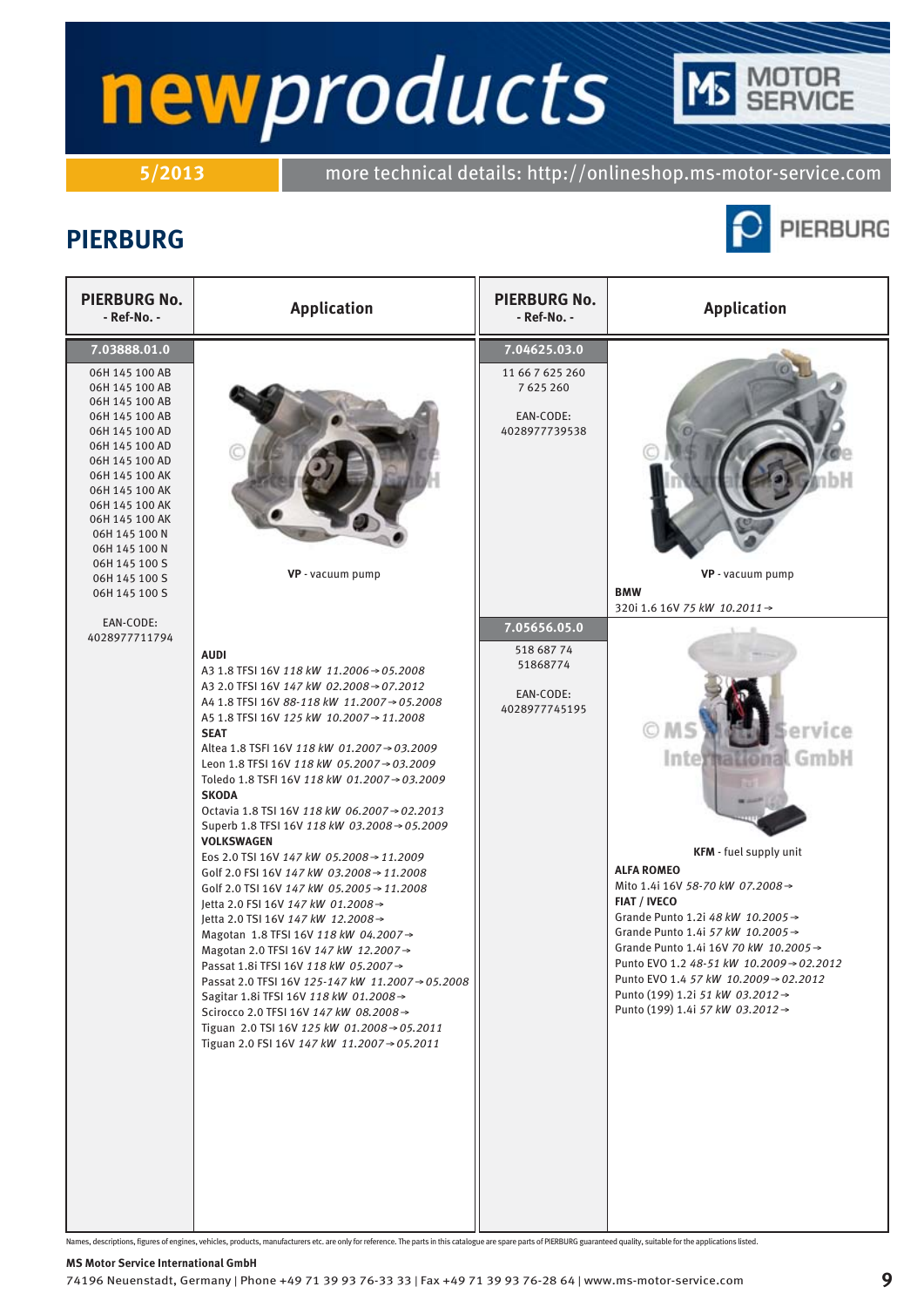**5/2013** more technical details: http://onlineshop.ms-motor-service.com

### **PIERBURG**





Names, descriptions, figures of engines, vehicles, products, manufacturers etc. are only for reference. The parts in this catalogue are spare parts of PIERBURG guaranteed quality, suitable for the applications listed.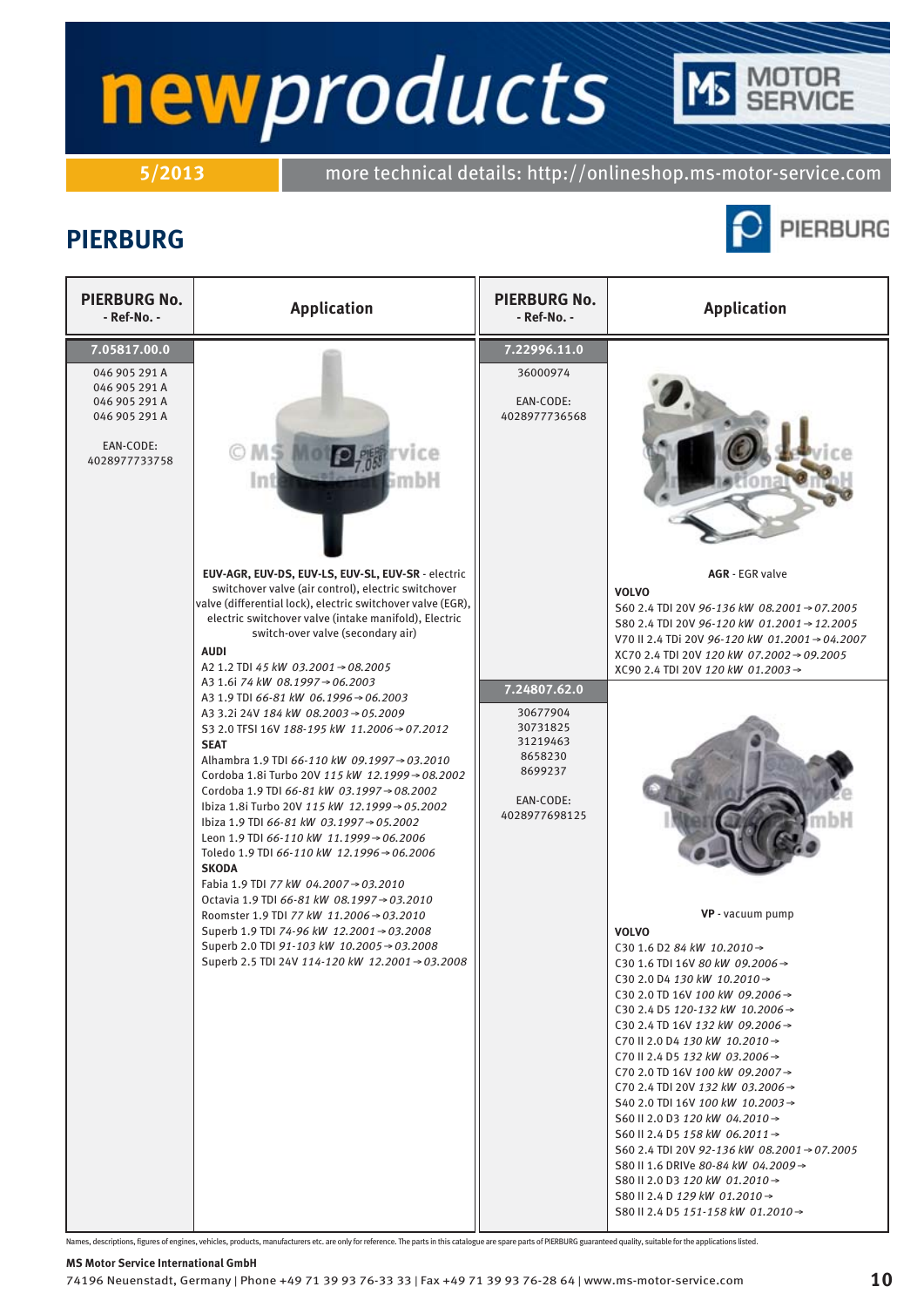# newproducts **TOR**<br>RVICE

**5/2013** more technical details: http://onlineshop.ms-motor-service.com

## **PIERBURG**



| <b>PIERBURG No.</b><br>- Ref-No. -                                                                                                                                         | <b>Application</b>                                                                                                                                                                                                                                                                                                                                                                                                                                                                                                                                                                                                                                                                                                                                                                                                                                                                                                                                                                                                                                                                                                                                                                                 | <b>PIERBURG No.</b><br>- Ref-No. -                                                                                                                                                                                                 | <b>Application</b>                                                                                                                                                                                                                                                                                                                                                                                                                                                                                                                                                                                   |
|----------------------------------------------------------------------------------------------------------------------------------------------------------------------------|----------------------------------------------------------------------------------------------------------------------------------------------------------------------------------------------------------------------------------------------------------------------------------------------------------------------------------------------------------------------------------------------------------------------------------------------------------------------------------------------------------------------------------------------------------------------------------------------------------------------------------------------------------------------------------------------------------------------------------------------------------------------------------------------------------------------------------------------------------------------------------------------------------------------------------------------------------------------------------------------------------------------------------------------------------------------------------------------------------------------------------------------------------------------------------------------------|------------------------------------------------------------------------------------------------------------------------------------------------------------------------------------------------------------------------------------|------------------------------------------------------------------------------------------------------------------------------------------------------------------------------------------------------------------------------------------------------------------------------------------------------------------------------------------------------------------------------------------------------------------------------------------------------------------------------------------------------------------------------------------------------------------------------------------------------|
| 7.24808.12.0<br>03L 145 100<br>03L 145 100<br>03L 145 100<br>03L 145 100<br>03L 145 100 F<br>03L 145 100 F<br>03L 145 100 F<br>03L 145 100 F<br>EAN-CODE:<br>4028977729997 | S80 2.0 TD 16V 100 kW 09.2007→<br>S80 2.4 TDI 20V 96-136 kW 01.2001 → 12.2005<br>V50 2.4 TDI 20V 132 kW 03.2006 →<br>V60 2.0 D3 120 kW 09.2010 →<br>V60 2.4 D5 120-158 kW 06.2011 →<br>V70 II 2.0 TD 16V 100 kW 09.2007→<br>V70 II 2.4 TDi 20V 96-120 kW 01.2001→04.2007<br>V70 III 1.6 DRIVe 80-84 kW 04.2009 →<br>V70 III 2.0 Turbo 16V 149 kW 10.2010 → 05.2011<br>V70 III 2.4 D 129 kW 12.2009→<br>V70 III 2.4 D5 151-158 kW 12.2009 →<br>XC60 2.0 D3 120 kW 03.2010 →<br>etc.<br>VP - vacuum pump                                                                                                                                                                                                                                                                                                                                                                                                                                                                                                                                                                                                                                                                                             | 7.24809.33.0<br>A 640 140 07 60<br>A 640 140 14 60<br>A 640 140 18 60<br>EAN-CODE:<br>4028977745164                                                                                                                                | letta 2.0 TDI 16V 100-103 kW 12.2007→<br>Passat 1.6 TDI 16V 77 kW 08.2009 →<br>Passat 2.0 TDI 16V 81-125 kW 05.2007→<br>Scirocco 2.0 TDI 16V 100-125 kW 08.2008→<br>Sharan 2.0 TDI 16V 85-125 kW 05.2010 → 01.2013<br>Tiguan 2.0 TDI 16V 81-125 kW 11.2007 → 05.2010<br>Touran 1.6 TDI 16V 77 kW 05.2010 →<br>Touran 2.0 TDI 16V 81-130 kW 05.2010 →<br>Transporter T5 2.0 TDI 62-103 kW 08.2009→<br>Inte <sup>®</sup><br><b>AGR</b> - EGR valve<br><b>MERCEDES-BENZ</b><br>A 160 CDI 60 kW 09.2004 $\rightarrow$ 06.2012<br>A 180 CDI 80 kW 09.2004 → 06.2012<br>A 200 CDI 103 kW 09.2004 → 06.2012 |
|                                                                                                                                                                            | <b>AUDI</b><br>A3 2.0 TDI 16V 100-125 kW 05.2008 → 05.2010                                                                                                                                                                                                                                                                                                                                                                                                                                                                                                                                                                                                                                                                                                                                                                                                                                                                                                                                                                                                                                                                                                                                         |                                                                                                                                                                                                                                    | B 180 CDI 80 kW 04.2005 → 11.2011<br>B 200 CDI 103 kW 04.2005 → 11.2011                                                                                                                                                                                                                                                                                                                                                                                                                                                                                                                              |
|                                                                                                                                                                            | A4 Allroad 2.0 TDI 16V 100-130 kW 04.2009→<br>A4 2.0 TDI 16V 88-130 kW 11.2007→<br>A5 2.0 TDI 16V 100-130 kW 08.2008→<br>A6 2.0 TDI 16V 100-125 kW 10.2008 → 08.2011<br>A6 2.0 TDI 16V 100-130 kW 05.2011 →<br>Q3 2.0 TDI 16V 100-130 kW 06.2011 →<br>Q5 2.0 TDI 16V 100-130 kW 11.2008 → 09.2012<br><b>SEAT</b><br>Alhambra 2.0 TDI 85-125 kW 06.2010 $\rightarrow$<br>Altea 2.0 TDI 16V 125 kW 03.2009→10.2010<br>Exeo 2.0 TDI 16V 88-125 kW 12.2008→<br>Leon 2.0 TDI 16V 125 kW 03.2009 $\rightarrow$ 11.2012<br><b>SKODA</b><br>Octavia 2.0 TDI RS 125 kW 05.2008 $\rightarrow$ 02.2013<br>Superb 2.0 TDI 16V 125 kW 06.2008 $\rightarrow$ 05.2010<br>Yeti 2.0 TDi 16V 81-125 kW 05.2009→05.2010<br><b>VOLKSWAGEN</b><br>Beetle 2.0 TDI 16V 103 kW 04.2011 $\rightarrow$<br>Caddy Maxi 2.0 TDI 62-125 kW 08.2010 →<br>Caddy 1.6 TDI 55-75 kW 08.2010 $\rightarrow$<br>Caddy 2.0 TDI 16V 62-125 kW 08.2010 $\rightarrow$<br>CC 2.0 TDI 16V 100-125 kW 11.2010 →<br>Eos 2.0 TDI 16V 100-103 kW 05.2008 $\rightarrow$ 11.2010<br>Golf Plus 2.0 TDI 16V 81-103 kW 01.2009 $\rightarrow$ 05.2010<br>Golf 2.0 TDI 16V 81-125 kW 02.2008 $\rightarrow$ 11.2012<br>Jetta 2.0 FTDI 16V 125 kW 07.2008 → | 7.24809.39.0<br>1338675<br>1439414<br>1479057<br>1526689<br>1618 NR<br>1618 NR<br>1618 59<br>1618 59<br>1682737<br>5S6Q-9D475-AA<br>5S6Q-9D475-AB<br>5S6Q-9D475-AC<br>5S6Q-9D475-AD<br>5S6Q-9D475-AE<br>EAN-CODE:<br>4028977738852 | <b>AGR</b> - EGR valve<br><b>CITROEN</b><br>Berlingo 1.6 HDi 16V 55-80 kW 09.2005 $\rightarrow$<br>Berlingo 1.6 HDi 16V 55-66 kW 05.2008 $\rightarrow$<br>C <sub>2</sub> 1.6 HDi 16V 80 kW<br>C3 Picasso 1.6 HDi 16V 66-80 kW 11.2008→<br>C3 1.6 HDi 16V 66-80 kW 09.2005 →<br>C4 Picasso 1.6 HDi 16V 80 kW 10.2006 →<br>C4 1.6 HDi 16V 66-80 kW 11.2004 →                                                                                                                                                                                                                                           |

Names, descriptions, figures of engines, vehicles, products, manufacturers etc. are only for reference. The parts in this catalogue are spare parts of PIERBURG guaranteed quality, suitable for the applications listed.